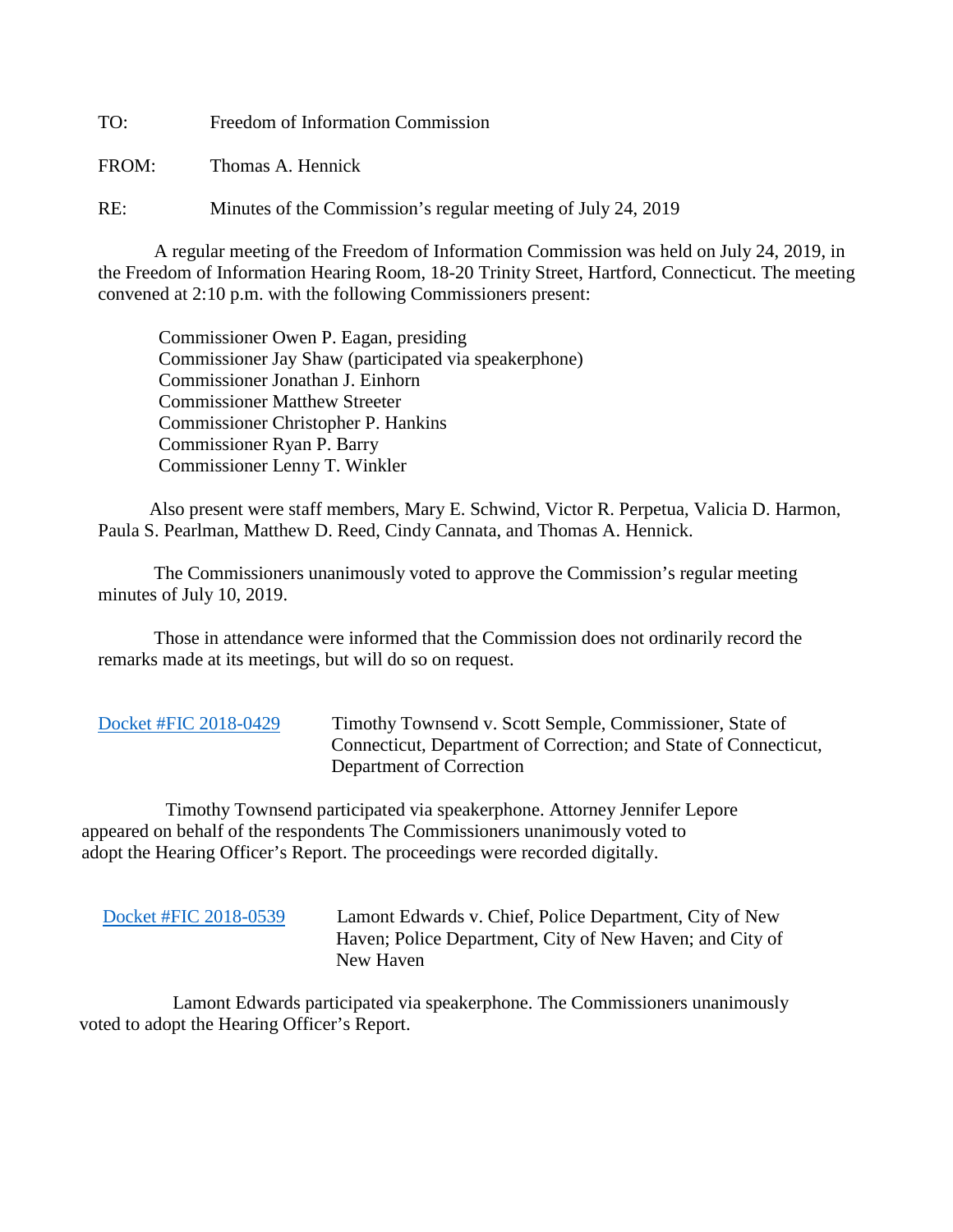Minutes, Regular Meeting, July 24, 2019 Page 2

 [Docket #FIC 2018-0585](https://portal.ct.gov/-/media/FOI/Minutes/2019/July24/2018-0585.pdf) Roderick Lewis v. John Karajanis, Chief, Police Department, City of West Haven; Police Department, City of West Haven; Scott Semple, Commissioner, State of Connecticut, Department of Correction; and State of Connecticut, Department of Correction

 Roderick Lewis participated via speakerphone. Attorney Jennifer Lepore appeared on behalf of the respondents The Commissioners unanimously voted to adopt the Hearing Officer's Report. The proceedings were recorded digitally.

[Docket #FIC 2018-0521](https://portal.ct.gov/-/media/FOI/Minutes/2019/July24/2018-0521.pdf) Dawn McKay and CSEA SEIU Local 2001 v. Commissioner, State of Connecticut, Department of Energy and Environmental Protection; and State of Connecticut, Department of Energy and Environmental Protection

The Commissioners unanimously voted to adopt the Hearing Officer's Report.

 [Docket #FIC 2018-0650](https://portal.ct.gov/-/media/FOI/Minutes/2019/July24/2018-0650.pdf) Fred Olszewski v. Director of Human Resources, Town of Windsor; and Town of Windsor

The Commissioners unanimously voted to adopt the Hearing Officer's Report.

 [Docket #FIC 2018-0740](https://portal.ct.gov/-/media/FOI/Minutes/2019/July24/2018-0740.pdf) Alfred Mayo v. Chief Public Defender, State of Connecticut, Division of Public Defender Services; and State of Connecticut, Division of Public Defender Services

 Alfred Mayo appeared on his own behalf. The Commissioners unanimously voted to adopt the Hearing Officer's Report.

[Docket #FIC 2019-0077](https://portal.ct.gov/-/media/FOI/Minutes/2019/July24/2019-0077.pdf) Rachel Heerema v. Mayor, City of New Haven; City of New Haven; and Manager, Tweed New Haven Airport Authority

The Commissioners unanimously voted to adopt the Hearing Officer's Report.